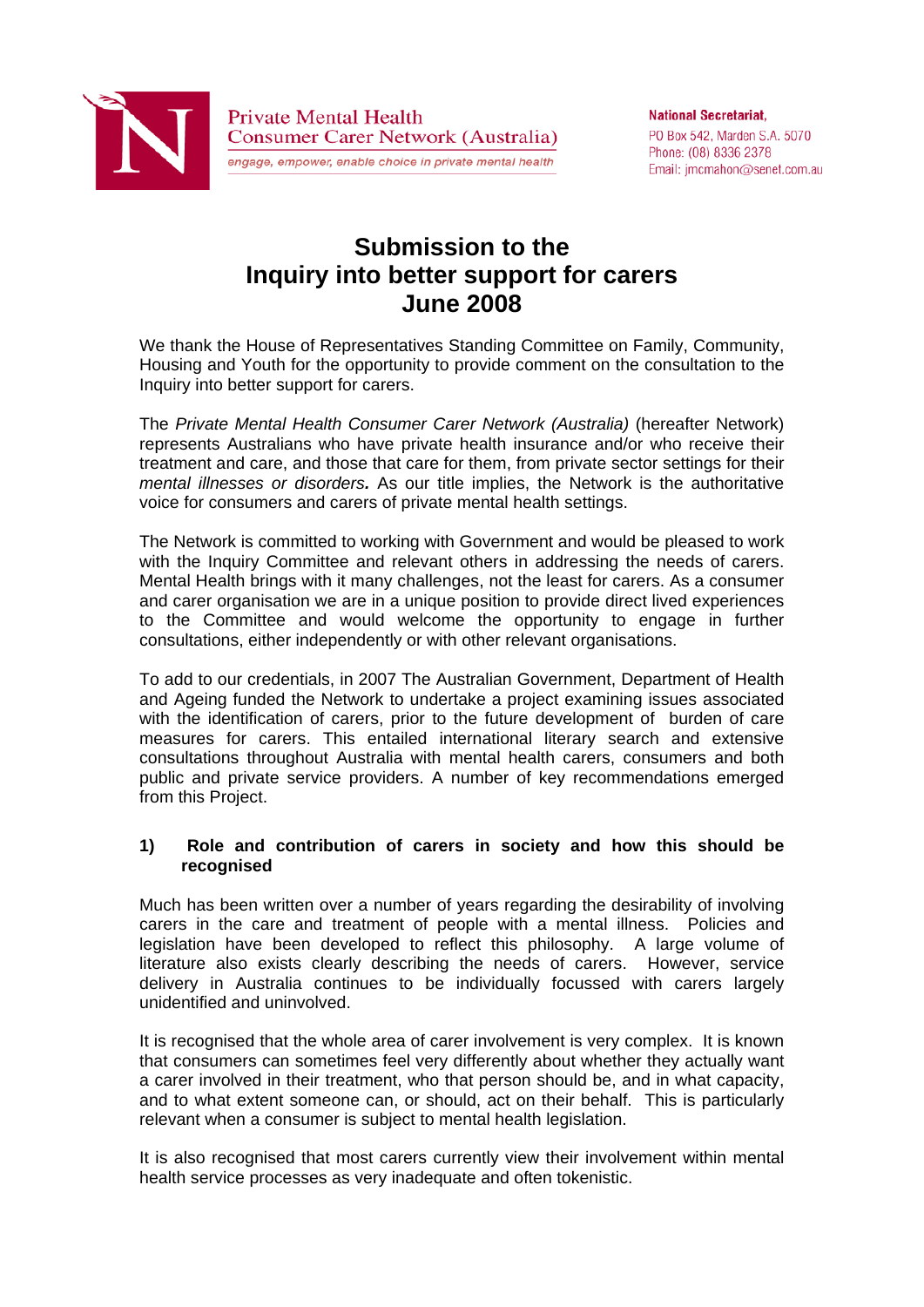The National Mental Health Strategy, implemented over the last 15 years, has had a primary focus on consumer rights. Unfortunately, carer rights have not received the same level of attention.

**\_\_\_\_\_\_\_\_\_\_\_\_\_\_\_\_\_\_\_\_\_\_\_\_\_\_\_\_\_\_\_\_\_\_\_\_\_\_\_\_\_\_\_\_\_\_\_\_\_\_\_\_\_\_\_\_\_\_\_\_\_\_\_\_\_\_\_\_\_\_\_\_\_\_\_\_\_\_\_\_\_\_\_\_\_\_\_\_\_\_\_\_** 

Consumers, carers and service providers share the common goal of improved treatment outcomes, relapse prevention and recovery. The achievement of these goals will be greatly facilitated by all parties working in partnership. This is currently the exception rather than the rule. Carers are increasingly vocal in their need for recognition and inclusion.

# **First task – Formal identification at health service level**

The process of identification of carers is complicated at an individual and community level because of continuing stigma associated with mental illness. At a service delivery level it is complicated by poor understanding of privacy legislation, lack of skills and organisational structures that perpetuate current practice. These issues must be addressed as a first step toward recognising the role and contributions of carers.

Carers have an important role to play in all situations where a person has an illness, however, specific identification of carers is most important in situations where their role is likely to be ongoing over a extended period of time such as when they are caring for a person with a long term mental illness.

### **Second task – How can this be accomplished**

- The ideal process for identification is by the consumer. These discussions together with the degree of involvement should be negotiated, documented and regularly reviewed at times when the consumer is well.
- Some consumers will, from time to time, because of the nature of their illness, refuse to identify or to involve carers.
- Consumer refusal to identify does not lesson the burden on carers. It may in some cases increase the burden of care.
- Consumer refusal to identify carers should not prevent clinical staff from having a working relationship with the family/carer. Carers have a right to give information to clinical staff to assist in assessment, treatment and ongoing care.
- Identification is not a one–off process. Service providers need policies, training, support, regular monitoring and legislative backing to enable them to develop the skills to build the process of identification, and participation, into every day practice.
- The use of the term 'carer' reduces the likelihood that people will self identify. Many people see themselves as supporting a person with a mental illness because of their close caring relationship with the person, not as their carer. The majority of people in this role don't feel they need the label of carer – unless they need to apply for the Carer Allowance or Carer Payment. There is, however, a need identified for a common description.
- Few identification policies exist in current services and practice varies significantly from one location to another. In general, health services make little effort to identify or involve carers.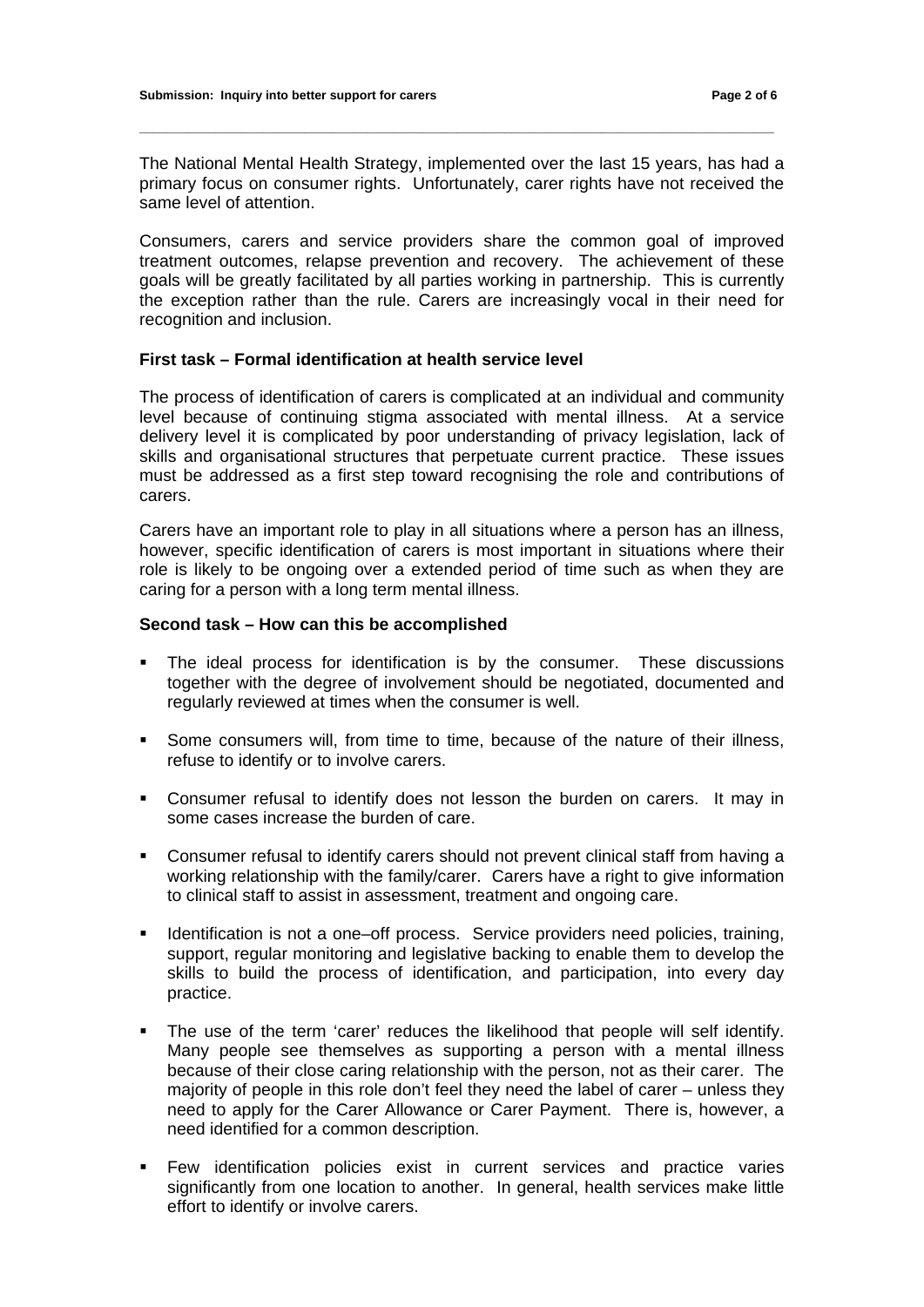Clinicians who are recent graduates are more open to actively identifying carers than longer practicing/more experienced clinicians, especially in their early years in service delivery.

**\_\_\_\_\_\_\_\_\_\_\_\_\_\_\_\_\_\_\_\_\_\_\_\_\_\_\_\_\_\_\_\_\_\_\_\_\_\_\_\_\_\_\_\_\_\_\_\_\_\_\_\_\_\_\_\_\_\_\_\_\_\_\_\_\_\_\_\_\_\_\_\_\_\_\_\_\_\_\_\_\_\_\_\_\_\_\_\_\_\_\_\_** 

- **IDENTIFICATE IS ARE IS A LOCAL THE ISLEM ICE ISLACES ISLACES ISLACES ISLACES ISLACES ISLACES ISLACES ISLACES ISLACES ISLACES ISLACES ISLACES ISLACES ISLACES ISLACES ISLACES ISLACES IS** 
	- Legislative requirements to identify carers within the mental health service systems with accompanying government policies for implementation,
	- Policies and protocols to guide practice

Understanding of the Privacy Legislation and its practical application, within both public and private inpatient and community mental health settings.

- Change in clinical practice will take time and may be assisted by the following:
	- Modification of data collection systems to facilitate identification of primary supports for consumers,
	- Development of carer identification forms for inclusion as a standard component of all health records,
	- Amendments to Mental Health Legislation to mandate identification and support of carers,
	- Appointment of Carer Consultants/Liaison Officers in public and private health services to support change in practice,
	- Development of carer packs of information for distribution by public and private mental health services, carer organisations, non–government organisations, pharmacies, and for downloading by carers from identified web sites,
	- Encouragement of people with long term mental illness to develop Advance Directives or relapse prevention plans that include identification and desired level of involvement of carers,
	- Development of specific Carer Assessment legislation and protocols.

### **2) Barriers to social and economic participation for carers**

The experience and nature of a mental illness is obscure and difficult to understand. Family members are generally the first people to witness the emotional, personality and behavioural changes that accompany the onset of mental illness. In the case of psychosis, the individual's lack of insight and loss of touch with reality, together with the absence of an obvious physical illness, can be frightening and bewildering for the family. Families of people with mental illness experience great stress and confusion because they can not see what is happening, don't know what to do or how to help. Unpredictable bouts of extreme behaviour can result in contact with the judicial system, family conflict and breakdown.

Mental illness frequently manifests in adolescence and, if complicated by concurrent substance abuse, may take some time to diagnose. The losses, grief and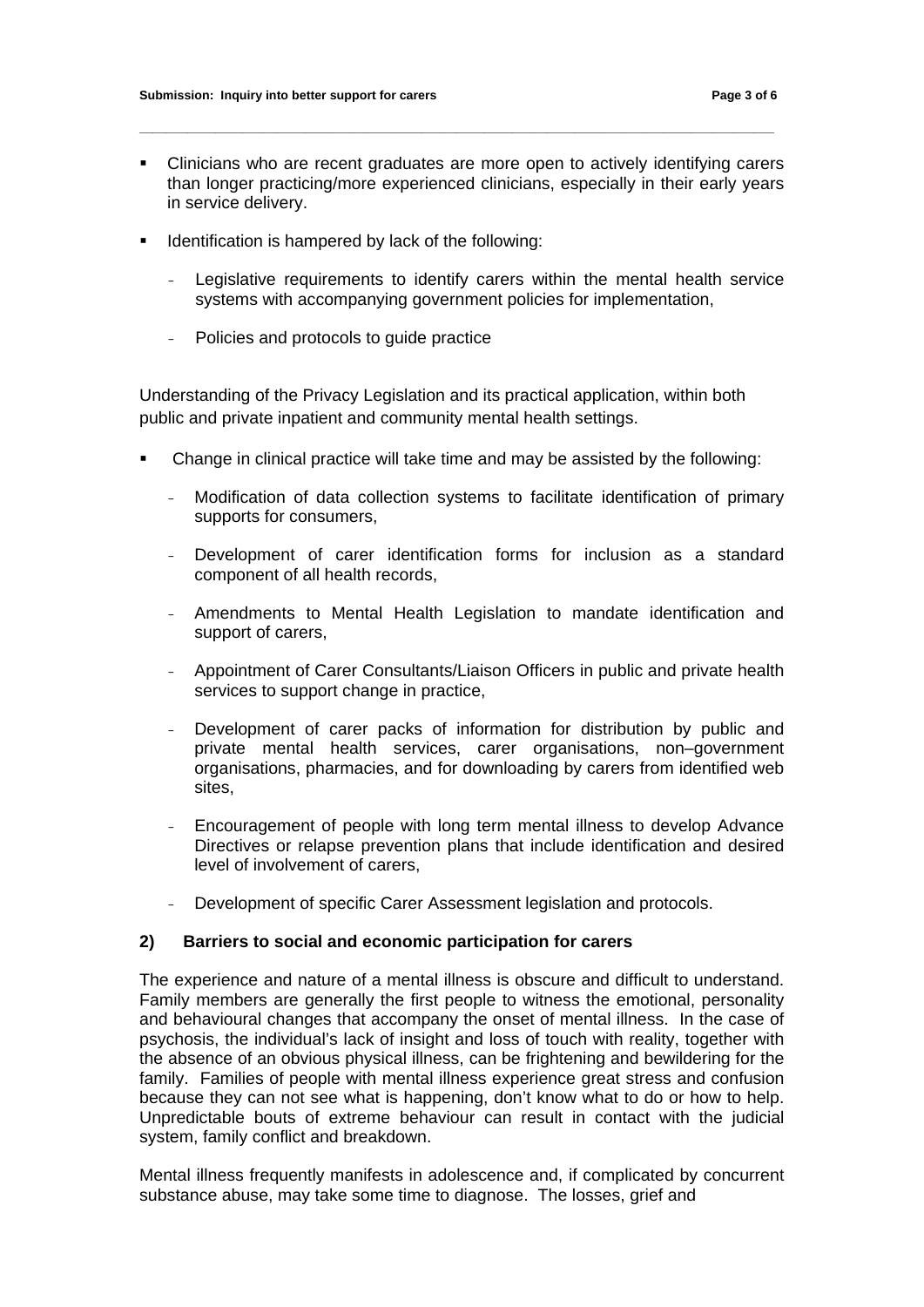adaptations that families of people with a mental illness usually face are frequently different to families where there is a congenital or birth related condition, or one which is evidenced in early childhood. They are different again from the losses associated with care of an ageing parent or partner. Due to this different age of onset and the unpredictable course of mental illness, roles and relationships need to be changed and re–formed on an ongoing basis. The responsibility for recognising the profound sense of grief that families experience must rest with all health professionals encountered during their search for help.

**\_\_\_\_\_\_\_\_\_\_\_\_\_\_\_\_\_\_\_\_\_\_\_\_\_\_\_\_\_\_\_\_\_\_\_\_\_\_\_\_\_\_\_\_\_\_\_\_\_\_\_\_\_\_\_\_\_\_\_\_\_\_\_\_\_\_\_\_\_\_\_\_\_\_\_\_\_\_\_\_\_\_\_\_\_\_\_\_\_\_\_\_** 

The cyclical and episodic nature of some mental illnesses and the effects of variations in treatment compliance can also create additional stresses for carers of people with a mental illness. It complicates the grief process for family and friends and can impact on their ability to continue to in any meaningful employment. Uncertainty, the emotional roller coaster and need to adjust relationships and care responsibilities can place different demands than when the individual's condition is stable or progressively deteriorating. For most other long–term carers, adaptations tend to occur with life stage changes or functional decline.

In addition, the stigma, guilt and isolation experienced by those providing care for people with a mental illness are much greater than for most other conditions, and create significant barriers to people self identifying by asking for help from both formal and informal sources. Cultural factors may intensify these experiences. Carers of people with a mental illness are often deeply affected by adverse responses by neighbours, friends, school communities and extended family members. Blame and shame, and lack of support have a significant negative impact on the carer's wellbeing in turn affecting their willingness to support the consumer in an ongoing manner.

In the mental health area the policy of non institutionalisation has created a situation where a significant portion of care is provided by unpaid carers – with the biggest burden falling on women, many of whom are becoming older. Some alarming projections have been made about the dwindling supply of carers. The decline can be traced to decreased birth rates, a greater number of older family members than younger ones, more working women, increased divorce rates, and more families having children later in life. This makes it all the more important to identify, involve and value carers of people with long term mental illnesses

In recent years one of the most significant groups of carers to be recognised is children and young people. Often in single parent families, children or young people have to take on significant caring responsibilities in the absence of other family and community support. They form an even more hidden group of carers, making identification essential in order to minimise the impact on their social, educational, emotional and health needs, and on their future life opportunities. A sub group of these carers are young people who are thrust into this role via way of their being the interpreter in situations where parents have limited English language skills.

#### **3) Practical measures required to better support carers**

Carers tell us that staff in mental health services do not feel comfortable in actively working with consumers to identify carers or in working in a partnership manner with carers.

Staff in both public and private mental health services require access to practical guidelines for implementation of privacy legislation and additional training in their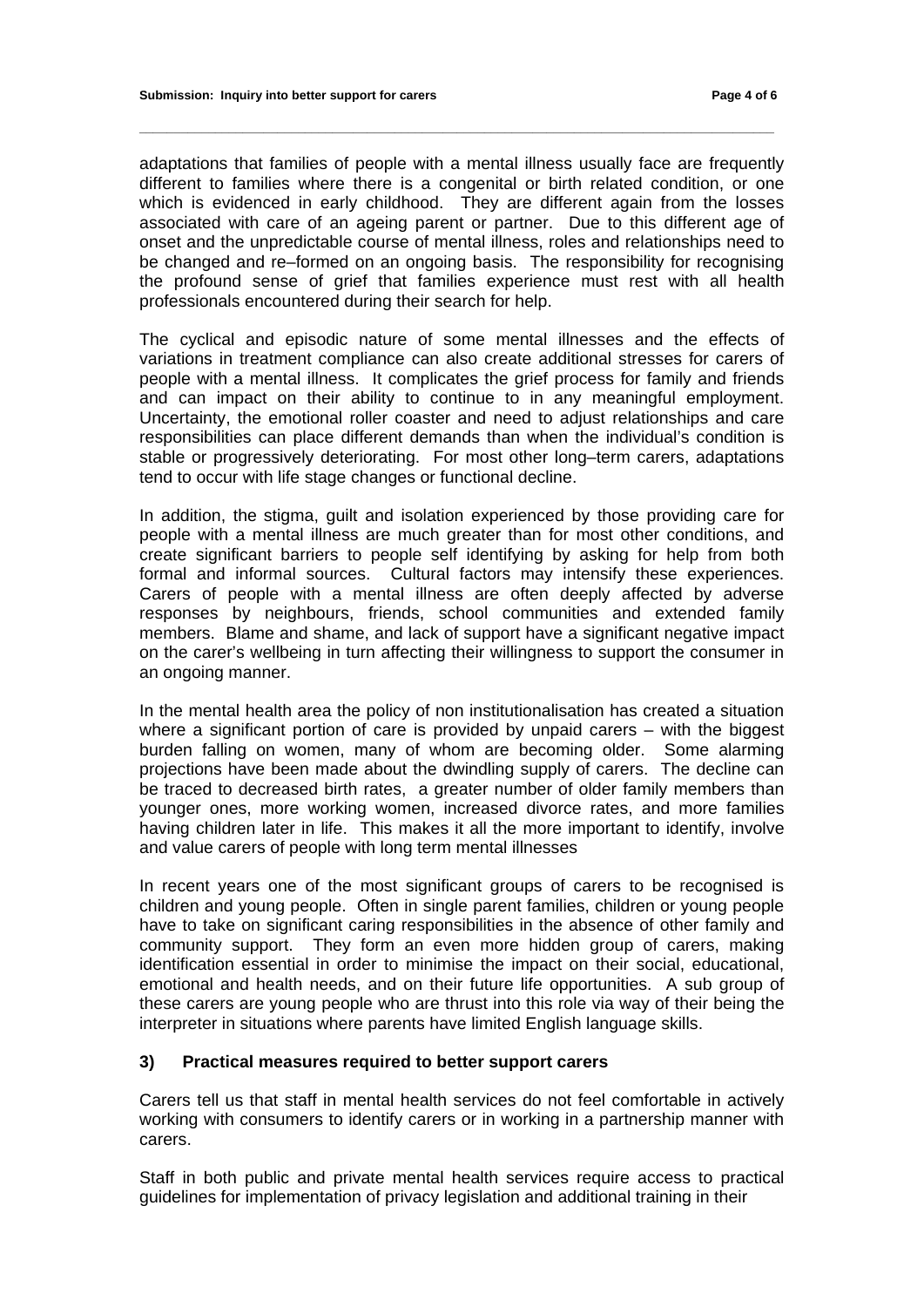implementation. The disclosure of information by clinicians about consumers is governed by legislation that varies from State to State. Clinicians must routinely seek a consumer's permission to share information. However, even when permission is denied, carers can be listened to and given sufficient knowledge for them to provide effective care. The essential component of this process is the identification of the carers.

**\_\_\_\_\_\_\_\_\_\_\_\_\_\_\_\_\_\_\_\_\_\_\_\_\_\_\_\_\_\_\_\_\_\_\_\_\_\_\_\_\_\_\_\_\_\_\_\_\_\_\_\_\_\_\_\_\_\_\_\_\_\_\_\_\_\_\_\_\_\_\_\_\_\_\_\_\_\_\_\_\_\_\_\_\_\_\_\_\_\_\_\_** 

Adoption of a partnership approach to care that is inclusive of carers will save time for service providers in the long run. If carers feel supported they will be able to maintain consumers for longer periods of time in the community thus reducing re– admissions.

The role of carers needs to be recognised by all practitioners, but currently professionals admit there is reluctance among some staff to work with carers. This reluctance has its roots in structural problems: lack of professional training (and hence confidence) to work with carers; insufficient capacity (acknowledged as lack of time) to work effectively with carers as well as service users on their caseloads; and the environment (most notably on wards) not being conducive to sharing information with carers. However, it also stems from stereotypes of carers and family members as over–involved, difficult and better avoided.

Professional codes as they stand neither explore nor develop the moral ground that lies between carers' needs for information to enable them to care and the consumer's need for privacy. Policy guidance is both inconsistent and scattered in a range of documentation. Professionals are uncertain about what they may share and carers are often unaware of their rights. Yet the need to balance rights with responsibilities is an imperative for constructing an ethical basis to enable carers to be identified and to share appropriate information for the benefit of consumers.

#### **4) Strategies to assist carers**

There is now a move towards a whole of government approach to recognise, support and meet the needs of carers. Some states and territories have enacted Carer Recognition Acts and carer recognition policies are in place or about to be introduced in others. This ensures a whole of government approach to ensuring that policy, program and service development meets the needs of carers. However, while these Carer Recognition Acts provide legislative recognition for carers they do not address the issue of identification particularly in the mental health area where there is a balance that has to be achieved between the right to privacy for the consumer and the carers' need for information in order to achieve better outcomes for the consumer.

The Australian Human Rights and Equal Opportunity Commission (HREOC) proposed the Australian Government enact a Family Responsibilities and Carers' Rights Act in March 2007 (HREOC 2007). The purpose of this proposed legislation is to protect the rights of families and carers and remove disadvantages primarily in the workforce.

Caring responsibilities exact a price and provision of support will minimize the impact on the following:

- The emotional and physical wellbeing of carers;
- **Employment opportunities strains placed on daily working life;**